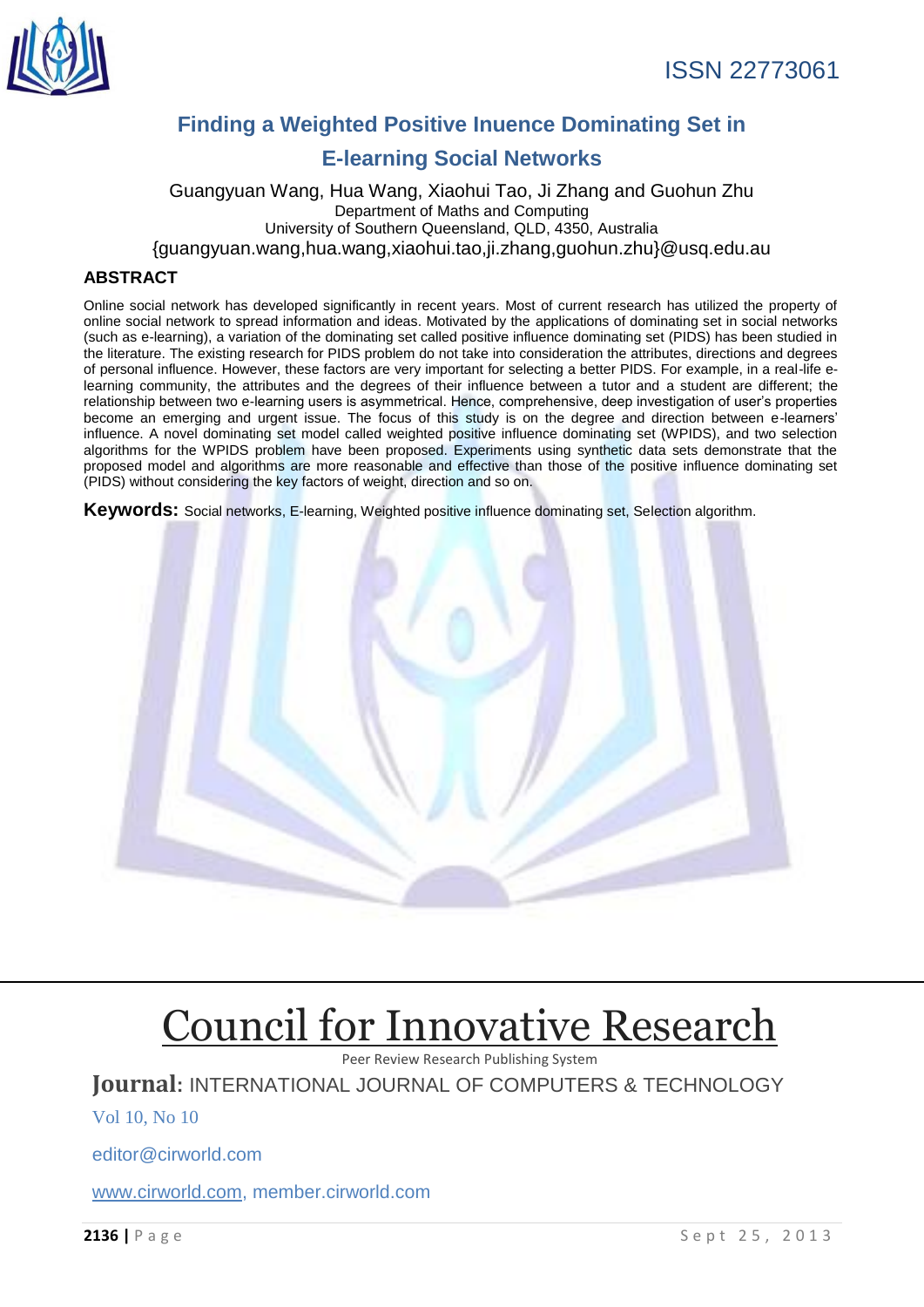

# **1 Introduction**

As the Internet becomes widespread, e-learning communities have become more and more popular [10, 11]. E-learning is an attractive and efficient way for modern education since e-learning environments are more convenient and source saving to build compared with the traditional learning environments. In such learning environments, almost all the resources are provided through the computers and networks and students can learn anytime and anywhere. The interaction and collaboration of tutors and students also play important roles in the e-learning program. Social interaction within an online framework can help students share experiences and collaborate on relevant topics.

Some research has been done to understand the properties of e-learning. Many educators and researchers have proposed their designs, described their implementation and shared their experiences from different points of view on elearning environments [9,11,19,27]. In fact, the relationship between the e-learning users (e-learners) composes an online social network. In e-learning programs the tutors and students compose the set of users. There are some different studying groups according to their interests and purposes. The fact is that each user has different learning ability and it is very important to divide groups such that there are plenty of tutors or excellent students in each group to have positive influence to help others. For example, a user can be an authority such as a tutor who has heavy positive influence on others, an excellent student, an average student, or a poor student in terms of their academic records. An excellent student has positive influence on his direct friends (outgoing neighbors), but he might turn into a poor student and has negative influence on his outgoing neighbors if many of his friends (incoming neighbors) are poor students, and vice versa.

On the other hand, due to the financial limitations in budget, it is impossible to set lots of tutors in the study program. These issues are very intricate and complex problems that require a systemlevel approach where the dynamics of positive and negative influence resulting from individual-toindividual and from individual-to-group interactions as well as the evolving status of individuals can be fully captured. Therefore, it becomes an important research problem as to how to choose a subset of individuals to be part of the program so that the effect of the intervention program can spread

through the whole group under consideration. In an effort to address this issue, the specific problem we study in this paper is the following: given an online e-learning system and the set of users. We identify a subset of the individuals within the elearning online social network to participate in an education/intervention program such that the education/intervention can result in a globally positive impact on the other users.

The rest of this paper is organized as follows. Section 2 describes some related work on theoretical and experimental analysis of e-learning and other related networks, followed by our motivations from the PIDS problem. In Section 3, the WPIDS problem arising from e-learning social networks is formalized. In section 4, one theorem for theoretical justification of our algorithms and two WPIDS selection algorithms are presented. In section 5, experiments are conducted on synthetic data sets to demonstrate that the proposed algorithms are efficient. Section 6 concludes this paper and discusses our future work.

# **2 Related Work**

Much research has studied e-learning issues [7, 8, 23]. Garruzzo [7, 8] described their multi-agent elearning platform. The agents in tutor system can provide adaptive service by exploiting the device agents associated with the e-learning web site and the teacher agents. van Raaij and Schepers [23] built a conceptual model to explain the differences between individual students in the level of acceptance and use of a virtual learning environment in China. It indicates that perceived usefulness has a direct effect on virtual learning environment use and both personal innovativeness and computer anxiety have direct effects on perceived ease of use only. Wei et al. disclosed [28] that it will greatly improve e-learning efficiency if credible study materials can be accurately identified in the e-learning community. Hsiao et al. [11] designed a model of comparative social visualization for e-learning, which encourages information discovery and social comparisons.

On the other hand, some researches have been done to understand the e-learning online social network properties [1, 17, 18] and how to effectively utilize social networks to spread ideas and information within a group [3]. Among many exploiting researches, the relationships and influences among individuals in social networks might offer considerable benefit to both the economy and society. Domingos and Richardson [4] were the first ones to study the propagation of influence and the problem of identification of the most influential users in networks. They proposed the data mining

to viral marketing and first considered the customer's values which it may influence other customers to buy. Kempe et al. [13, 14] investigated the problem of maximizing the expected spread of an innovation or behavior within a social network based on the observation that individuals' decisions to purchase a product or adopt an innovation are strongly influenced by recommendations from their friends and acquaintances. Leskovec et al. [16] studied the influence propagation in a different perspective in which they aimed to find a set of nodes in networks to detect the spread of virus as soon as possible.

Among these research, finding a proper subset of most influential individual is formulated into a domination problem. For example, Eubank et al. [5] proposed a greedy approximation algorithm and proved that the algorithm gives a 1 + *O*(1) approximation with a small constant in O(1) to the dominating set problem in a power-law graph. Zhu et al. [29] studied a new type of dominating set which satisfies the property that for every node not in the domination set has at least half of its neighbors which are in the dominating set. They presented results regarding the complexity and approximation in general graphs. Wang et al. [25] introduced a variation of dominating set, called positive influence dominating set (PIDS), originated from the context of influence propagation in social networks. Wang et al. [26] also proved that finding a PIDS of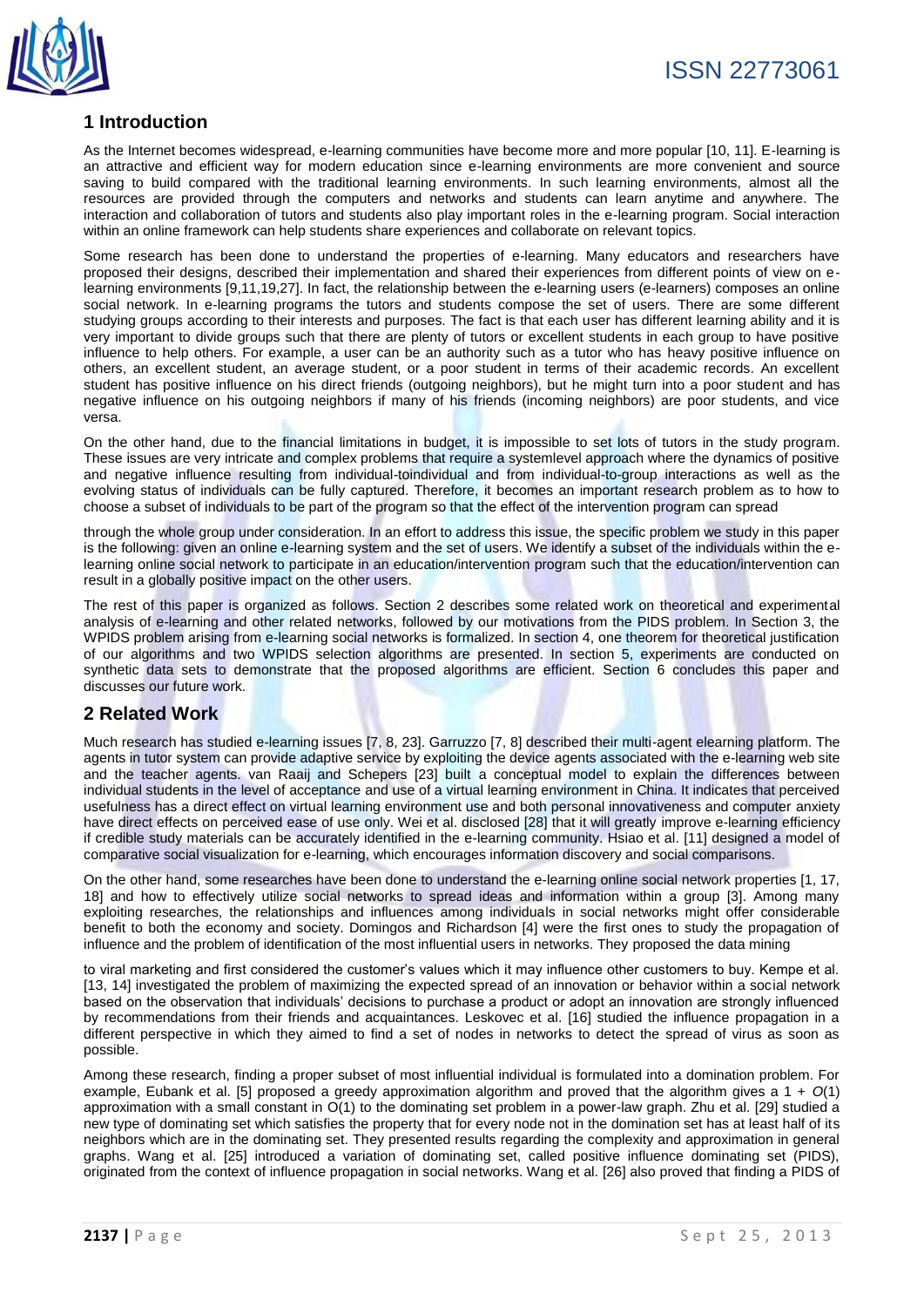

minimum size is APX-hard and proposed a greedy algorithm with an approximation ratio of *H*(*\_*) where *H* is the harmonic function and *\_* is the maximum vertex degree of the graph representing a social network. Dinh et al. [21] provided tight hardness results and approximation algorithms for many existing domination problems, especially the PIDS problem and its variations.

Domination problems are all NP-Hard in general graphs [6]. More and more researchers move their attention to compute approximation solutions to domination problems [5, 22, 26]. Since finding a positive influence dominating set (PIDS) of minimum size is APX-hard [26]( APX-hardness of PIDS means that if  $NP \square = P$ , then PIDS has no PTAS (polynomial-time approximation scheme)), some greedy approximation algorithms have been proposed [25, 26], which are all limited to find

approximate solutions to PIDS in large social networks. However, among these researches, they do not consider the asymmetry of their relationship, and fail to address the direction and degree of influence between their relationship [25, 26]. Another drawback in [25, 26] is they overlook the key persons' heavy influence during the procedure. In this paper, we study a typical e-learning social network and explore how to utilize e-learning networks topology properties to help elearners to improve their achievements. Our research focuses on these reasonable factors between their relationships and aims to find a novel dominating set to positively dominate other users. Our simulation experiments and analysis indicate the effectiveness of our method.

#### **2.1 Motivation and Contribution**

In [25], the authors introduced the notion of positive influence dominating set (PIDS) and proposed a greedy approximation PIDS selection algorithm in 2009. Recall that *D* <sup>⊆</sup> *V* is a positive influence dominating set (PIDS) [25, 26] if any node *i* in *V* is dominated by at least  $\frac{f d(i)}{2}$  *l* nodes (that is, *i* has at least  $\frac{f d(i)}{2}$  *l* neighbors) in *D* where  $d(i)$  is the degree of node *i*. Note that there are two requirements for PIDS: (1) every node not in *D* has at least half of its neighbors in *D*, (2) every node in *D* also has at least half of its neighbors in *D*. Wang et al. [25] revealed that approximately 60% of the whole group under consideration needs to be chosen into the PIDS to achieve the goal that every individual in the community has more positive neighbors than negative neighbors. If we consider some key factors, such as direction and degree of each person's influence. The size of the solution for selecting a proper subset of the whole group might be smaller and the algorithm might be more effective and economical.



**Fig. 1.** An Example of PIDS Graph Model

Following the key factors as we analyzed above, Fig. 1 is a proper example which illustrates the scenario as discussed above. In Fig. 1, Bob, Tom, Don and Ann are four equal e-learners in a small leaning group. Any three of them form a PIDS satisfying its definition (conditions (1) and (2)). But if Bob is a tutor and has strong positive influence to others, only Bob can positively affect (dominate) others. In this paper we consider the degree and direction of each user's influence, propose a novel weighted positive influence dominating set (WPIDS) and develop two WPIDS selection algorithms.

The main idea of our research is as to how to effectively select positive e-learners to affect an individual in the network becomes "influence" if half of its neighbors are "positive" about adopting a product or behavior. We give both theoretical justification and empirical verification for the two proposed selection algorithms. Specifically, we prove that the feasibility of the two selection algorithms by a theorem. The contributions of this paper are as follows:

- A new weighted positive influence dominating set (WPIDS) model and two WPIDS selection algorithms have been presented. The model reasonably utilizes its online social network structure to help e-learning users to improve their achievements.

- The effectiveness of our two WPIDS selection algorithms has been evaluated by simulation experiments.

- The differences between WPIDS and PIDS models and the causes why our WPIDS model is better than PIDS model have been discussed.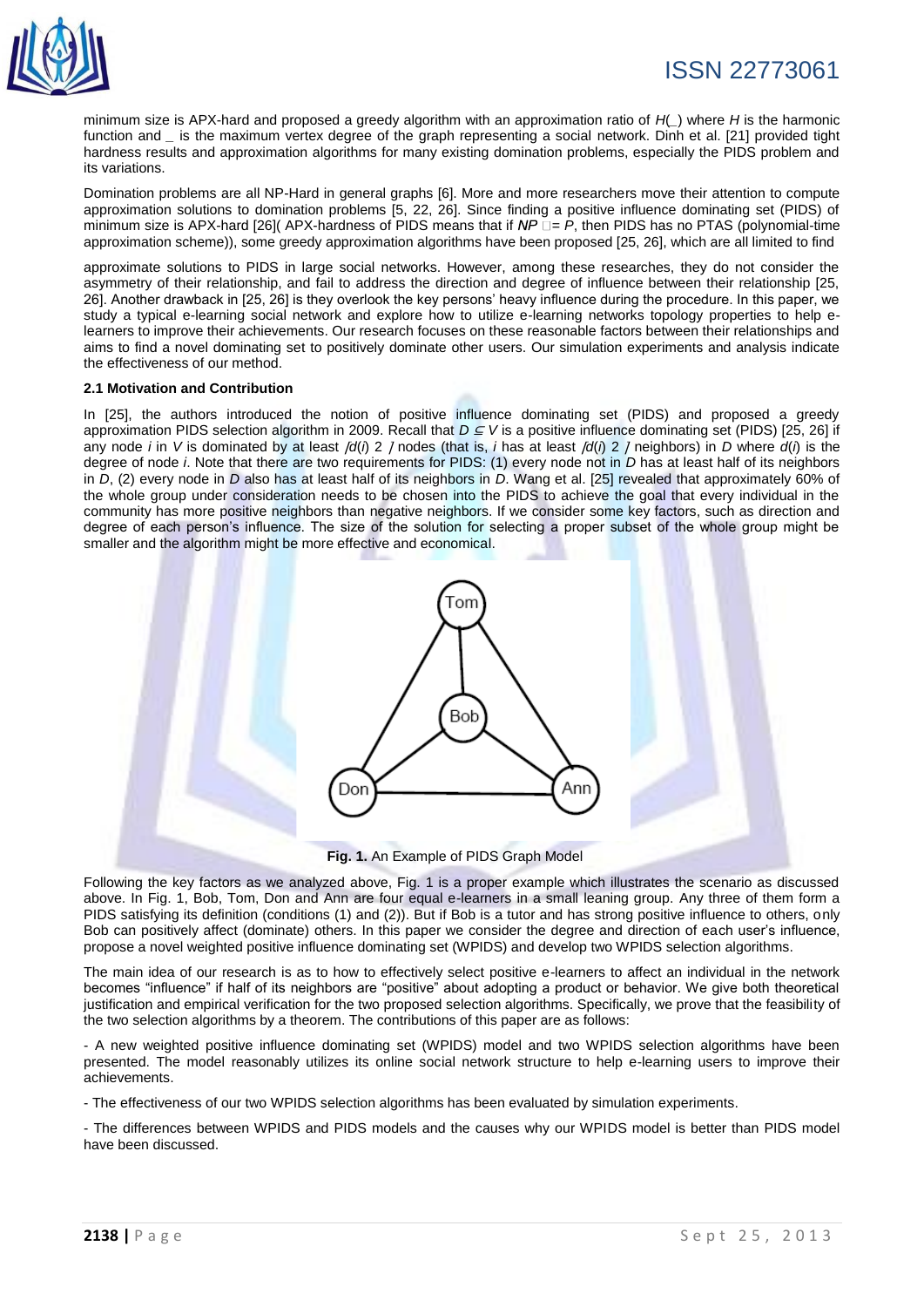

# **3 Problem De\_nitions**

In this section, we formulate the weighted positive influence dominating set (WPIDS) problem arising from the e-learning online social networks. We will use the following network model to illustrate the e-learning online social network in context of the improving achievement issue: A digraph *G* = (*V* ;*A*;*C*;*W*) is used to represent the e-learning online social network. *V*  is the set of nodes in which each node is a user in the e-learning systems. *A* is the set of arcs in which each direct arc represents the existence of a social connection/influence between the two endpoints. *C* is the compartment vector that saves the compartment of each node. The compartment of a node decides whether it has *positive* or *negative* influence on its outgoing neighbors. For example, for the improving e-learning users' achievements problem, the compartment of each node is one of the followings: authority (tutor), excellent student, average student, or poor student. A node in the authority or excellent student compartment has positive influence and all nodes in any of the other two compartments have negative

influence. *W* is a set of weight values corresponding to arcs belong to *A*. Each arc's value is decided by the frequency of the two persons' interactions. In this paper, we assume that 1) if the total arcs weight of an individual's incoming neighbors has positive impact on him, then the probability that this individual positively impact others in the social network is high. 2) education/intervention programs can convert a negative influential individual to a positive influential person. 3) there are some authority users (tutors) with no incoming arcs which means that they are positive users without others' influence. Our first assumption comes from an extensive body of evidence suggesting that one of the most powerful predictors of habitual behavior

in individuals is whether an individual has friends who also engage in that behavior [2, 12, 20]. Due to outside competition in terms of personality traits attained from peer influence, the more neighbors/ friends exerting positive influence, an individual has, the more likely he is to impact others in a positive way. Our second assumption comes from the work in [2,15,24], where nearly every individual in the feedback intervention program showed an improving grade in studying. The third assumption comes from the fact that the tutors are authorities in the study program who can not be affected by other students' negative influence. With the above three assumptions, the problem is equivalent to selecting a subset of the whole e-learners in the e-learning program such that other e-learners in the system has more positive influence than negative influence. The formal definitions of the weighted positive influence dominating set (WPIDS) problem are as follows.

**De\_nition 1** *(E-learner Social Network). An E-learner Social Network is a weighted digraph G = (V;* $A$ *;<i>C*;*W*)*. V is the set of nodes in which each node is a user in the system. A is the set of arcs between the vertices:*  $A = \{(u; v) | u; v \in V \}$  *and the user u influences the user v}. C is the compartment vector that saves the compartment of each node. The compartment of a node decides whether it has positive or negative influence on its outgoing neighbors. W is a set of weight values corresponding to arcs belong to A. The weight value W of an arc* (*u; v*) *is defined as: - w*(*u; v*) <sup>∈</sup> [*−*1*;* 0)*, if the user u is a negative user:*  $\cdot$  *w(u; v)*  $\in$  [0; 1], if the user u is a positive user.

**De\_nition 2** *(WPIDS). With the above e-learner social network model, the weighted positive influence dominating set (WPIDS) of an e-learner online social network G is defined as finding a WPIDS P of V such that any node u* <sup>∈</sup> *V − P is*  positively dominated by P. That is,  $\forall u \in V - P$ ;  $\Sigma_{V \in N \cup \{u\}} w(u; v) \ge 0$ ; where N-(u) = {v|(v; u)  $\in A$ } is the incoming neighbor *nodes of node u.*

The weighted positive influence dominating set (WPIDS) problem is to find a so-called minimum weighted positive influence dominating set (WPIDS) of *G*, which minimizes the total number of its vertices. Since the WPIDS problem is NPhard, in this paper, we propose two selection algorithms for the WPIDS problem and find approximate solutions to WPIDS in large online social networks.

**Example 2.1** *An example of WPIDS is shown in Fig. 2. Let node v*2 *represents an authority (tutor) and nodes v*1*; v*3*; v*<sup>4</sup> *represent non-positive students, and let*  $w(x; v_1) = w(x; v_2) = w(x; v_3) = 0.7$ *, other arcs weight values are -0.3. According to the definition of WPIDS, the total incoming arcs weight values of nodes v<sub>1</sub>; v<sub>3</sub>; v<sub>4</sub> are 0.1. So the subset*  $P = \{v_2\}$  *is a WPIDS which shows the key person's influence.*



**Fig. 2.** An Example of WPIDS Graph Model with an Authority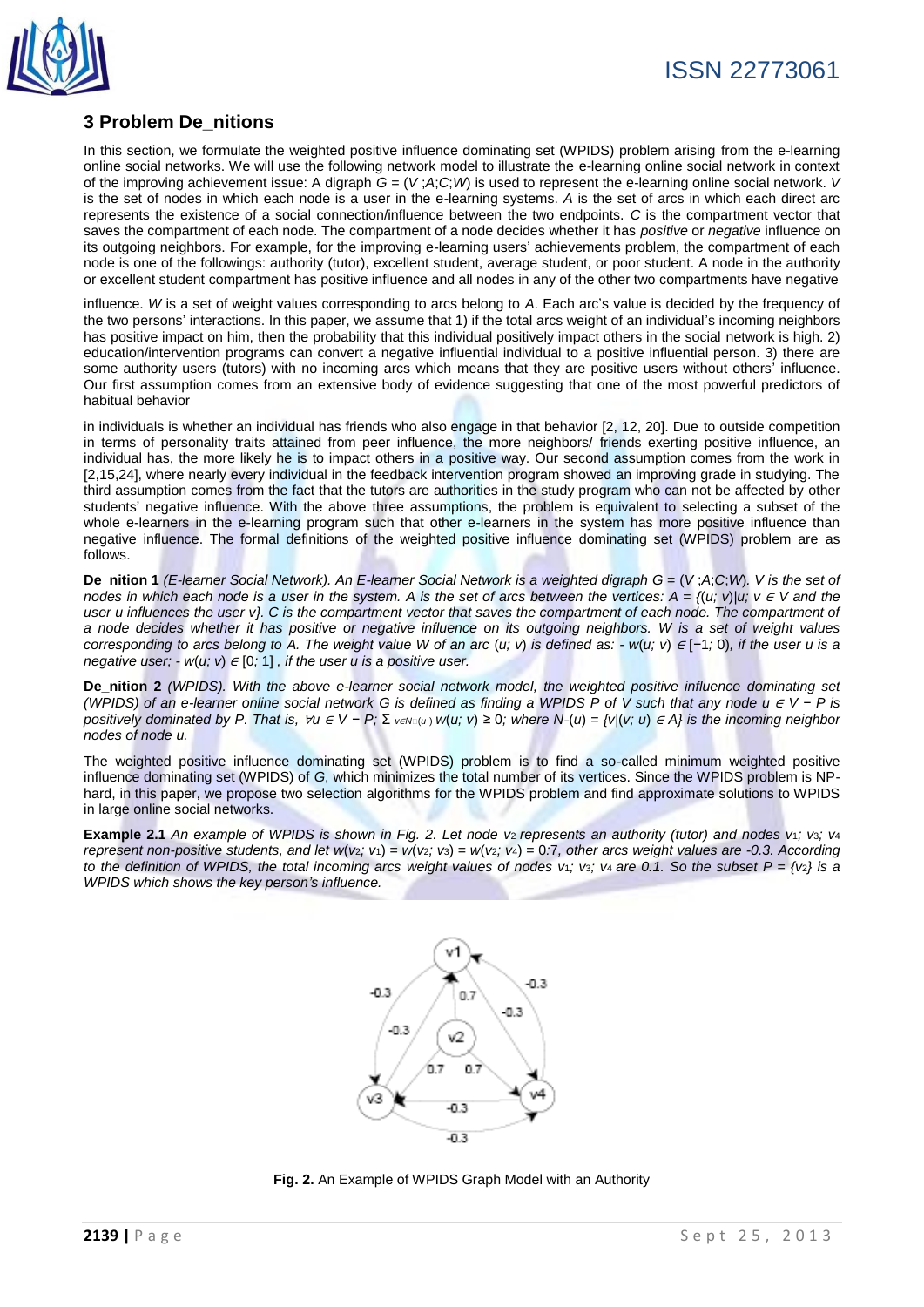

# **4 WPIDS Selection Algorithm**

In this section, we present one theorem and two WPIDS selection algorithms for the weighted positive dominating set problem formalized in the above section. To do so, we first define a function *f* as follows.

**De\_nition 3** Consider a weighted digraph  $G = (V; A; C; W)$  as an instance of WPI DS. For any vertex subset  $P \subseteq V$ , we define  $w(n-P(v)) = \sum_{u \in \mathbb{R}^n} \sum_{v \in V} w(u; v); f(P) = \sum_{v \in V-P} min(0; w(n-P(v))).$  where  $n-P(v) = \{u | (u; v) \in P\}$  denotes the incoming *neighbors nodes of v in P.* The following theorem states important properties of the function *f* .

**Theorem 1.**  $(1)$   $f(\emptyset) = 0$ .

*(2)* ∀*v* <sup>∈</sup> *V − P; f*(*P*) = 0*; if and only if P is a WPIDS of G.*

*(3)* If  $f(P) < 0$ , then there exists a vertex  $u \in V - P$  such that  $f(P \cup \{u\}) > f(P)$ .

**Proof.** Note that *n−*  $\emptyset$  (*v*) = Ø for all *v* ∈ *V*. Therefore (1) holds.

For (2), we note that *f*(*P*) = 0 if and only if 0 *≤ w*(*n−P* (*v*)) for every *v* <sup>∈</sup> *V − P* if only if *P* is a WPIDS.

To see (3), note that *f*(*P*) *<* 0 implies the existence of *v* <sup>∈</sup> *V − P* such that 0 *> w*(*n−P* (*v*)). Let *u* be an incoming neighbor of *v*  which is not in *P* and select *u* into *P*, then  $f(P \cup \{u\}) = \sum_{v \in V} \min\{0, w(n - P(v)) + w(u; v)\} > f(P)$ .

Theorem 1 is the theoretical analysis to conduct two greedy algorithms for the WPIDS problem formalized in the earlier section. This is very important for running the algorithms in practice.

We define and explain a few terms and definitions used in the description of our algorithms. Let a weighted digraph  $G = (V$ ;*A*;*C*;*W*) be an instance of WPIDS. Each node of *V* can have either positive or negative impact on its neighbor nodes. The positive degree of a node *v* affects an outgoing neighbor node *u* is the positive weight value of *v′s* outgoing arc weight value *w*(*u; v*). The same holds for negative degree. The compartment *C* of a node decides whether the node is a positive or a negative node. For example, in the e-learning communist, a node in the tutor compartment is a positive node and a node in any other compartment is a negative node. Nodes that are chosen into the WPIDS are marked as positive nodes. Thus a e-learning user *u* is a *positive* user if *u* is initially a positive node or *u* is selected into the WPIDS. A PIDS *P* of a graph *G* is a subset of nodes in *G* that any node *u* in *G* is dominated by at least ⌈*d*(*u*) <sup>2</sup>⌉ positive nodes (that is, *u* has at least  $f_{d(u)}$  2  $\bar{f}$ 

positive neighbors) in *P* where *d*(*u*) is the degree of node *u*. A WPIDS *P* of a graph *G* is a subset of nodes in *G* such that any node *u* in *V − P* is positively dominated by the positive nodes in *P* (that is, the total influence value of *u′s* incoming neighbors is no less than zero).

We simply explain the following heuristic methods to obtain the two WPIDS selection algorithm. First we only need to consider the users (nodes) who are not positively dominated. It is easy to imagine that we can get a more "greedy" algorithm if we choose users (nodes) with the biggest outgoing negative influence as dominators into the positive dominating set because they can have more positive influence to others. And repeat this procedure until all persons (nodes) not in the positive influence dominating set are positively dominated by their incoming neighbors. The details

of this algorithm are presented in Algorithm 1. Considering the fact that the negative users (nodes) who have the highest accumulative weights from other neighbors' influence are easy to be educated into positive users, we propose a new algorithm.

The main idea of WPIDS Selection Algorithm 2 is to choose the users (nodes) from the negative users group with the highest accumulative weights of incoming arcs into the positive influence dominating set according to the fact that these selected persons are easier to be educated into positive users. The only difference between these two selection algorithms is that Algorithm 1 is to choose persons with the biggest outgoing negative influence as dominators and Algorithm 2 is to choose persons who are easy to change positive users as dominators. The pseudo codes of these

two WPIDS selection algorithms are described in Algorithms 1 and 2 respectively. The computing complexity of our approximation algorithms are *O*(*n*2). We list the complete pseudo codes of Algorithms 1 and 2 as follows.

**Example 4.1** Fig. 3 shows how to operate our two WPIDS selection algorithms. Fig. 3 is almost the same as Fig. 2 except one more negative node v<sub>5</sub> and let w(v<sub>4</sub>; v<sub>5</sub>) = w(v<sub>5</sub>; v<sub>4</sub>) = -0:2. According to Algorithm 1, the nodes v<sub>1</sub> and v<sub>3</sub> have already been positively dominated by the node  $v_2$ . So we just consider the nodes  $v_4$  and  $v_5$ . The node  $v_4$  has the smallest total outgoing arcs weight value  $(-0.8)$  and the node vs has total outgoing arcs weight values is  $-0.2$ , so the node v4 is selected as a positive node. The arc weight w(v4; v<sub>5</sub>) becomes 0.2 which can positively dominate the node v<sub>5</sub>. Consequently,

the set {v<sub>2</sub>; v<sub>4</sub>} is a WPIDS which can positively dominate the whole nodes. According to Algorithm 2, The node v<sub>4</sub> has the biggest total ingoing arcs weight value (-0.1) and the node v5 has total ingoing.

**Algorithm 1:** Weighted Positive Influence Dominating Set Selection Algorithm

**Input**: A digraph *G* = (*V; A;C;W*) where *V* is the set of nodes, *A* is the set of arcs that

capture the social interaction of the nodes, *C* is the set of nodes that are initially in

positive compartment.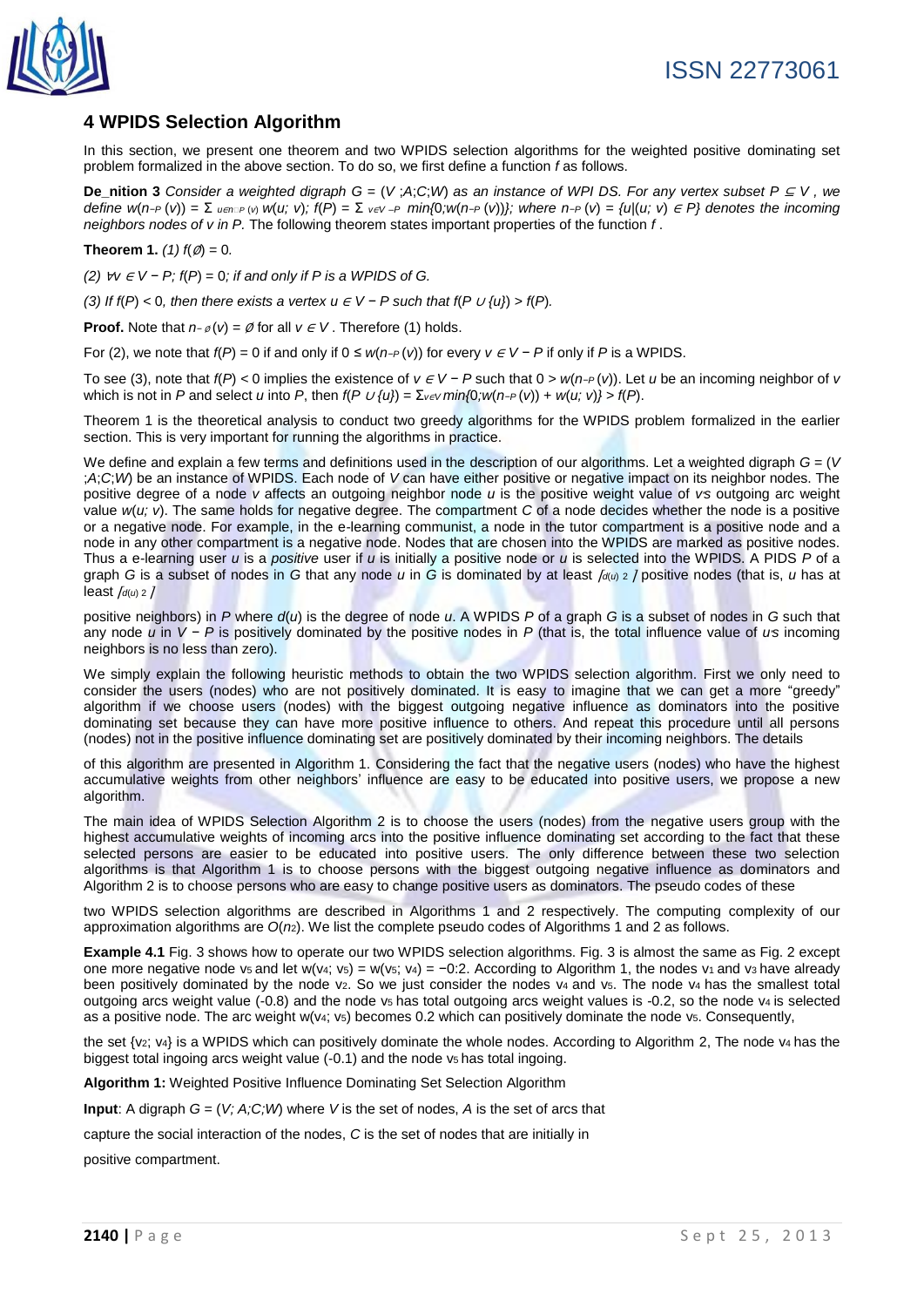

# ISSN 22773061

**Output**: A subset *P* <sup>∪</sup> *C* of *V* such that any node *u* in *V − P* <sup>∪</sup> *C* has been positively dominated by *P* <sup>∪</sup> *C*, i.e., each node's total incoming arcs weight value is non-negative.

- **1** let *V ′* = *V − C* and set the status of nodes in *C* to POSITIVE;
- **2** initialize the status of all nodes in *V ′* to NEGATIVE and *P* to empty;
- **3** calculate the sum of total incoming arcs weight of each node in *V ′*;
- **4** *T* is the set of nodes in *V ′* that have been positively dominated;

**5** let *V ′* = *V ′ − T*;

**6** while not every node in *V ′* has been positively dominated

**7** choose the node *u* with the minimum negative weight value of its total outgoing arcs in

*V ′* into the *P* set, set the status of nodes in *P* to positive; the node *u* has absolute weight

value of outgoing arc weights;

**8** update *P* = *u* <sup>∪</sup> *P*, *V ′* = *V ′ − T*;

**9** update the positive values of each node in *V ′*;

**10** end of while

**11** the nodes in set *V − P* <sup>∪</sup> *C* are positively dominated in *G*, and the positive influence of each node in *V − P* <sup>∪</sup> *C* is also calculated.

**12** OUTPUT: The nodes in set *P* <sup>∪</sup> *C* positively dominate set of *V − P* <sup>∪</sup> *C*, and the positive value of each node in *V − P* <sup>∪</sup> *C* is also calculated.

**Algorithm 2:** Weighted Positive Influence Dominating Set Selection Algorithm

**Input**: A digraph *G* = (*V; A;C;W*) where *V* is the set of nodes, *A* is the set of arcs that capture the social interaction of the nodes, *C* is the set of nodes that are initially in positive compartment.

**Output**: A subset *P* <sup>∪</sup> *C* of *V* such that any node *u* in *V − P* <sup>∪</sup> *C* has been positively dominated by *P* <sup>∪</sup> *C*, i.e., each node's total incoming arcs weight value is non-negative.

**1** let *V ′* = *V − C* and set the status of nodes in *C* to POSITIVE;

**2** initialize the status of all nodes in *V ′* to NEGATIVE and *P* to empty;

**3** calculate the sum of total incoming arcs weight of each node in *V ′*;

**4** *T* is the set of nodes in *V ′* that have been positively dominated;

**5** let *V ′* = *V ′ − T*;

**6** while not every node in *V ′* has been positively dominated

**7** choose the node *u* with the maximum negative weight value of its total incoming arcs in *V ′* into the *P* set, set the status of nodes in *P* to positive; the node *u* has absolute weight value of outgoing arc weights;

**8** update *P* = *u* <sup>∪</sup> *P*, *V ′* = *V ′ − T*;

**9** update the positive values of each node in *V ′*;

**10** end of while

**11** the nodes in set *V − P* <sup>∪</sup> *C* are positively dominated in *G*, and the positive influence of each node in *V − P* <sup>∪</sup> *C* is also calculated.

**12** OUTPUT: The nodes in set *P* <sup>∪</sup> *C* positively dominate set of *V − P* <sup>∪</sup> *C*, and the positive value of each node in *V − P* <sup>∪</sup> *C* is also calculated.

arcs weight values is -0.2, so the node  $v_4$  is selected as a positive node. The arc weight  $w(v_4; v_5)$ 

becomes 0.2 which can positively dominate the node vs. The set  $\{v_2; v_4\}$  is a WPIDS.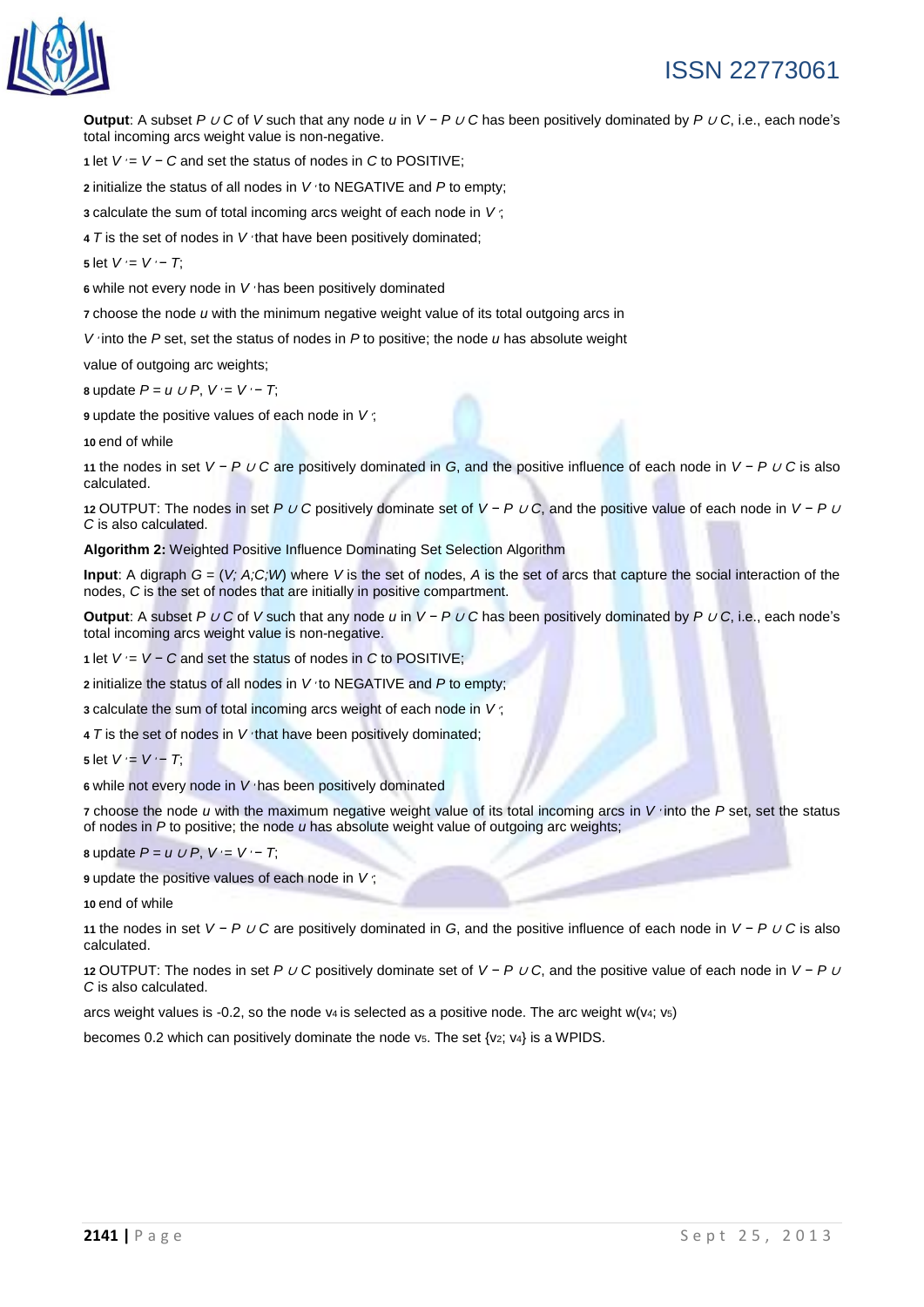# ISSN 22773061





**Fig. 3.** An Example of WPIDS Selection Algorithm Graph Model

### **5 Evaluations**

In order to clearly reveal the effectiveness of our proposed methods, we designed a simulation program to simulate elearning environment. In this way, we can easily and clearly predefine the ground truth of each e-learner's attribute to test the efficiency of our greedy WPIDS selection algorithms. In this section, we will discuss the experiments of WPIDS selection algorithms on data generated from a simulation program.

To evaluate the effect of WPIDS selection algorithms, we need to answer the following questions:

1) What is the difference between the size of WPIDS and PIDS and what is the difference between the influences of these two sets?

To answer the fisrt questions, we compare the size of dominating sets [5] between PIDS and WPIDS. Generally speaking, the smaller of the size of the dominating set, the more effective and economical of the algorithm.

2) How many nodes need to be selected into the WPIDS and how influential these nodes can be?

To answer the second question, we calculate the average total incoming arcs weight of each node (called positive influence value) [28] to measure influence. The higher the average positive influence value is, the more influential of the WPIDS can be; and the possibility of the whole community turning into a positive community is higher.

3) what is the difference of the performance of our two greedy WPIDS selection algorithms in the WPIDS problem?

In order to test the third question, we compare the evaluation of these two WPIDS selection algorithms by parameter selection respectively.

### **5.1 Simulation Program Design**

We conducted experimental evaluations of the proposed method on the data from simulations. Two types of users are defined in the simulation including: P type (positive users or tutors), N type (neutral users). P type of users have three characteristics as follows.

1) All P type users only have outgoing arcs which indicates they are positive users or tutors without others' influence during the process.

2) All P type users have more outgoings arcs than N types users which indicates they are the very active users or instructor presenting distance learning courses.

3) A P type user has more heavy total influence degree than a N type user which means a tutor is the key person during the process. N type users are neutral users or students whose neighbors and influence degree are smaller than P type users and are assigned randomly.

In the designed simulation program, we simulated 300 e-learning users for 100 cycles. Among these 300 users, we used a parameter *\_* which means the percentage of all nodes initialized as positive. For example, if *\_* = 5%, 10%, or 15%, represent 15 P type users, 30 P type users or 45 P type users are initial definition respectively.

### **5.2 Evaluation Metrics**

We used the size of dominating sets [5] as one of our evaluation parameters to evaluate the effect of WPIDS selection algorithms. The size of WPIDS is the proportion of selected e-learners in the whole e-learners group, i.e.,

$$
Size = \frac{|WPIDS|}{|V|},
$$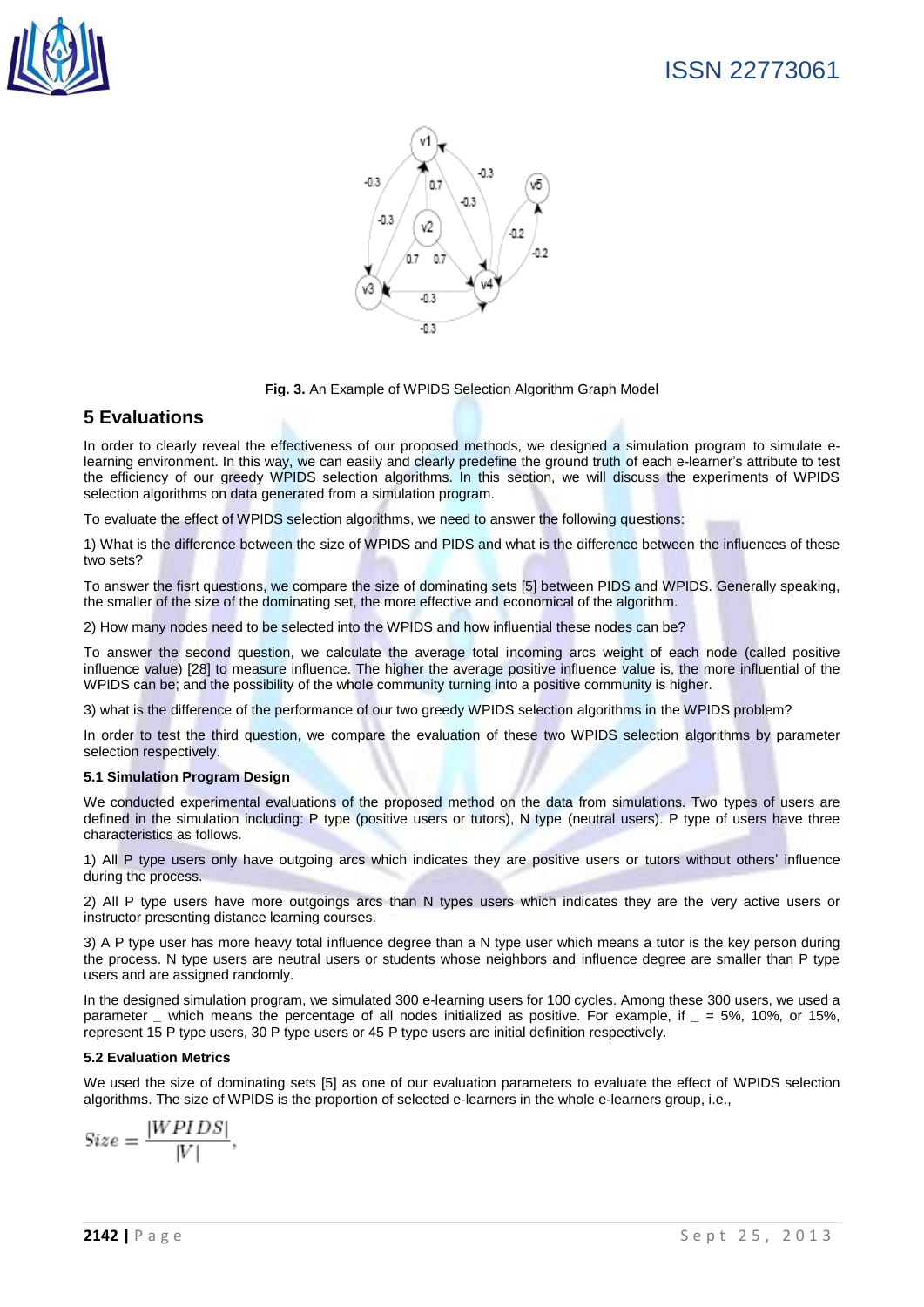

The smaller of the size of dominating sets, the more effective and economical of the algorithm. We used the average positive influence value of e-learners (APIV) [28] as the other evaluation parameter, which implies the possibility of the whole community turning into a positive community. The average positive influence value of e-learners is calculated as:

$$
APIV = \frac{\sum_{v \in V - P} w(n^-(v))}{|V - P|},
$$

where *n−*(*v*) = *{u|*(*u; v*) <sup>∈</sup> *V }* denotes the incoming neighbors nodes of *v* in *V* . The high average positive influence value of e-learners can greatly increase the possibility of the whole community turning into a positive community.

#### **5.3 Experimental Results**

Table 1 illustrates the result of the simulation experiments for WPIDS Selection Algorithm 1. The size of the e-learning users is 300 nodes, we performed the simulation experiments with three differentsettings of the parameter  $=$  = 5%(15 P type users), 10%(30 P type users), and 15%(45 P type users). The result in the Table 1 is the average over 100 runs. As we can see, applying WPIDS Selection Algorithm 1, the experiment results shows that *\_* = 5% conducts the best performance: 17.3% (52 P type users, the smallest) of the nodes are chosen into the dominating set and the resulting Average Positive Influence Value (APIV) is 0.218 (the biggest), which means more effective to positively control the community. For PIDS Selection Algorithm [25], 58% of the nodes are chosen into the dominating set, which is more than three times as big as our WPIDS Selection Algorithm 1. Another observation is that the WPIDS Selection Algorithm 1 displays a tendency that the smaller of the parameter *\_*, the better dominating set can be obtained (for both the two evaluation parameters).

Table 2 illustrates the result of the simulation program under similar settings (the same node size (300 nodes) and the similar parameter \_ (5%, 10%, 15%) by WPIDS Selection Algorithm 2. On the contrary, it is clear shown in Table 2 that \_ = 15% gives the best performance: 22.7% (68 P type users, the smallest) of the nodes are chosen into the dominating set which is also much smaller than 58% (PIDS selection algorithm [25]), and the resulting Average Positive Influence Value (APIV) is 0.324 (the biggest). From the Table 2 we can also see a tendency that the bigger of the parameter *\_*, the better result can be achieved (for both the two evaluation parameters).

In summary, from Tables 1 and 2, we can see that the size of WPIDS Selection Algorithm 1 is smaller than that of WPIDS Algorithm 2 when the parameter *\_* is small (*\_* = 5% and *\_* = 10%). This result meet our conjecture. Because greedy WPIDS Selection Algorithm 1 is more "greedy" than greedy WPIDS Selection Algorithm 2, and it may find a WPIDS more smaller and faster than Algorithm 2. On the other hand, the Average Positive Influence Values of WPIDS Selection Algorithm 1 are all smaller than those of WPIDS Selection Algorithm 2 respectively. This phenomenon contradicts our conjecture. Heuristically, to select persons with biggest negative influence into positive ones in Algorithm 1 can provide a bigger positive influence than to select persons with smallest negative influence in Algorithm 2. An explanation can be that it is more effective to change persons who are easily changed than to change persons who are hard to change in an education/intervention program. This interesting result needs further investigation.

|            |           | P Type (percentage) Size of WPIDS (percentage) Average Positive Influence Value |
|------------|-----------|---------------------------------------------------------------------------------|
| 15(5%)     | 52(17.3%) | 0.218                                                                           |
| $30(10\%)$ | 67(22.3%) | 0.212                                                                           |
| 45(15%)    | 79(26.3%) | 0.211                                                                           |

|  |  |  |  |  | Table 1. Result of the simulation program by WPIDS Selection Algorithm 1 |
|--|--|--|--|--|--------------------------------------------------------------------------|
|--|--|--|--|--|--------------------------------------------------------------------------|

**Table 2.** Result of the simulation program by WPIDS Selection Algorithm 2

|            |           | P Type (percentage) Size of WPIDS (percentage) Average Positive Influence Value |
|------------|-----------|---------------------------------------------------------------------------------|
| 15(5%)     | 76(25.3%) | 0.306                                                                           |
| $30(10\%)$ | 74(24.7%) | 0.324                                                                           |
| 45(15%)    | 68(22.7%) | 0.324                                                                           |

### **5.4 Discussion**

From the theoretical analysis in Section 4 we know the feasibility of the two proposed algorithms. Furthermore, from the experimental verification in Section 5 we can draw a conclusion that our WPIDS model is more reasonable and effective than PIDS model in papers [25, 26]. The reason is that the WPIDS in our model takes into consideration the fact that the key persons have important roles during the learning process in which the PIDS model in papers [25, 26] do not consider. In our model we consider the reasonable partition of persons who attended the program. Either in e-learning program or drinking (smoking, drug) intervention strategies and programs we should consider the authorities' effect such as tutors or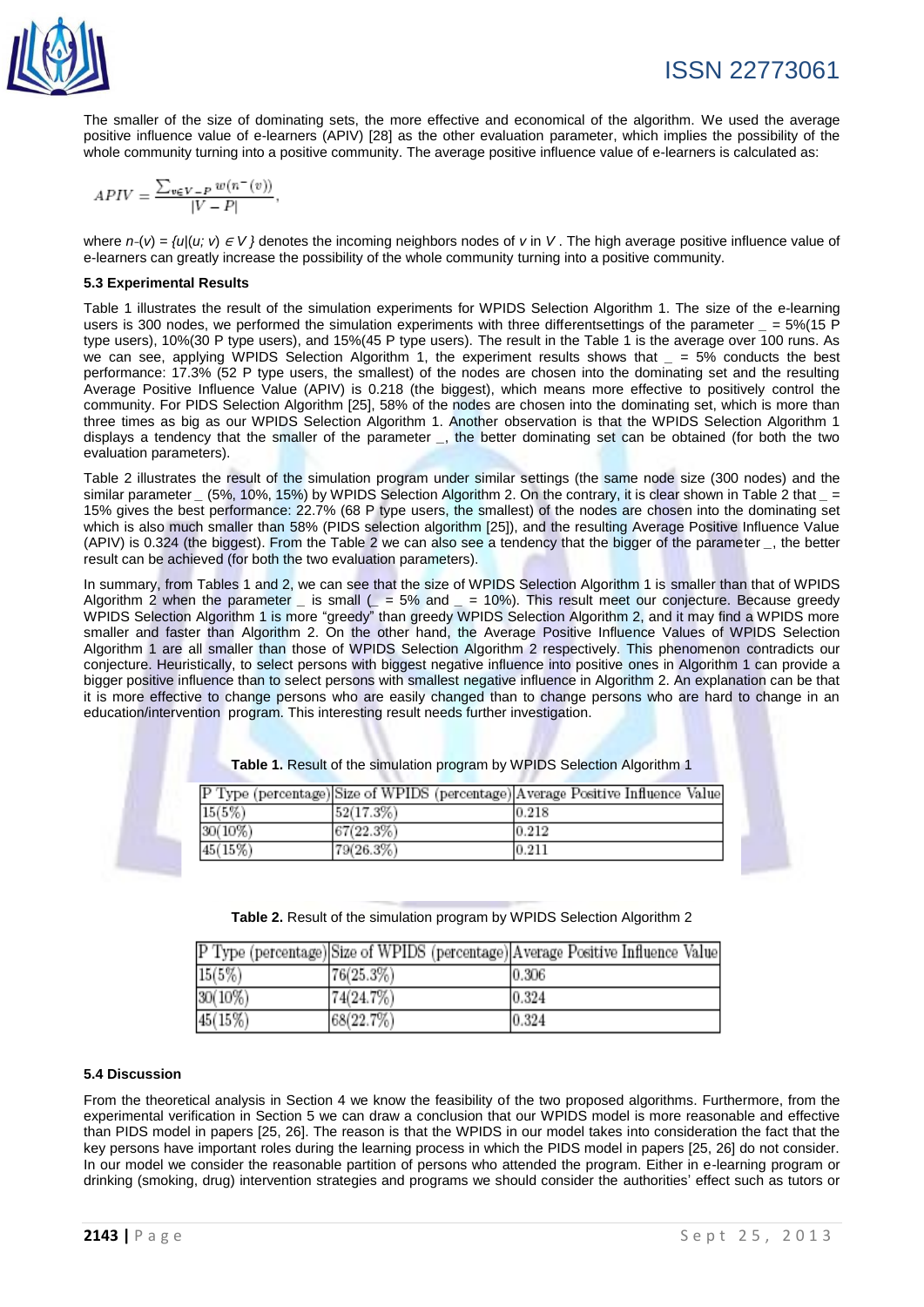

correctional officers who have heavy positive influence on other persons and they should be without interference from others as the Example 2.1 describes. Moreover, another fact is that the importance of directions. For example, the influence of their relationship between tutors and students can be considered one-way. The fact is that the degree of their influence between two persons is different and should be considered. Besides, our definition of the dominating problem is more reasonable than that of PIDS since one person's neighbors' level of influence is the decisive factor instead of the number of one's positive neighbors [25, 26]. Therefore, according to our research, in order to positively dominate the whole group we can strengthen positive influence on the key persons instead of increasing the number of positive persons [25, 26].

The algorithms we compared in this subsection are summarized in Table 3. As we can see, the PIDS selection algorithms [25, 26] can only work on undirected graph. The time complexity of Wang [25] is *O*(*n*2), and [26] gives a PIDS selection algorithm with an approximation ratio (AR) of *H*(*\_*) where *H* is the harmonic function and *\_* is the maximum vertex degree of the graph. Our WPIDS selection algorithms are the first work discussing PIDS on weighted directed graph. Furthermore, we give all e-learning users an reasonable partition in terms of the real-life besides the directions and degrees of their influence.

| Table 3. Algorithms for dominating set |  |  |  |
|----------------------------------------|--|--|--|
|----------------------------------------|--|--|--|

| Reference             | Output Required topology          |     | Greedy Complexity |
|-----------------------|-----------------------------------|-----|-------------------|
| Wang et al. [25] PIDS | Undirected graph                  | Yes | $O(n^2)$          |
| Wang et al. [26] PIDS | Undirected graph                  | Yes | $H(\delta)$ AR    |
| This paper            | WPIDS Weighted directed graph Yes |     | $O(n^2)$          |

### **6 Conclusions and Future work**

In this paper, we have introduced and studied the problem of how to utilize online social network as a medium to improve users' achievements in e-learning system. We have proposed a new dominating set model and two WPIDS selection algorithms to evaluate the effect of educating a subset of the entire target group susceptible to a social problem. The simulation experimental results have revealed that the WPIDS model and selection algorithm are more effective than those of PIDS [25, 26]. The main reason is that we consider the tutors who play important roles in the e-learning community. So the size of WPIDS is smaller than that of PIDS in an online social networks and our model is more reasonable and effective than the PIDS model [25, 26].

To deeply understand the effect of WPIDS, we will compare our WPIDS selection algorithm with the PIDS algorithm in some real-life e-learning communities in future work. Since it is very important to specify the reasonable arc weight values of the e-learning users' influence, the proper selection of parameter *\_*, and the cost of each tutor, we will also design the weighted positive influence dominating set (WPIDS) models under these factors. We can also discuss these problems with the total WPIDS case.

### **References**

1. A. Anagnostopoulos, R. Kumar, and M. Mahdian. Influence and correlation in social networks. In *KDD*, pages 7–15, 2008.

2. D. J. Crandall, D. Cosley, D. P. Huttenlocher, J. M. Kleinberg, and S. Suri. Feedback effectsm between similarity and social influence in online communities. In *KDD*, pages 160–168, 2008.

3. D. David, J. M. Kleinberg, and ´E. Tardos. Maximizing the spread of influence through a social network. In *KDD*, pages 137–146, 2003.

4. P. Domingos and M. Richardson. Mining the network value of customers. In *KDD*, pages 57–66, 2001.

5. S. Eubank, V. Kumar, M. V. Marathe, A. Srinivasan, and N. Wang. Structural and algorithmic aspects of massive social networks. In *SODA*, pages 718–727, 2004.

6. M. R. Garey and D. S. Johnson. *Computers and Intractability: A Guide to the Theory of NPCompleteness*. W. H. Freeman, 1979.

7. S. Garruzzo, D. Rosaci, and G. M. L. Sarn`e. Isabel: A multi agent e-learning system that supports multiple devices. In *IAT*, pages 485–488, 2007.

8. S. Garruzzo, D. Rosaci, and G. M. L. Sarn`e. Masha-el: A multi-agent system for supporting adaptive e-learning. In *ICTAI (2)*, pages 103–110, 2007.

9. N. Ghasem-Aghaee, S. Fatahi, and T. I. ¨ Oren. Agents with personality and emotional filters for an e-learning environment. In *SpringSim*, page 5, 2008.